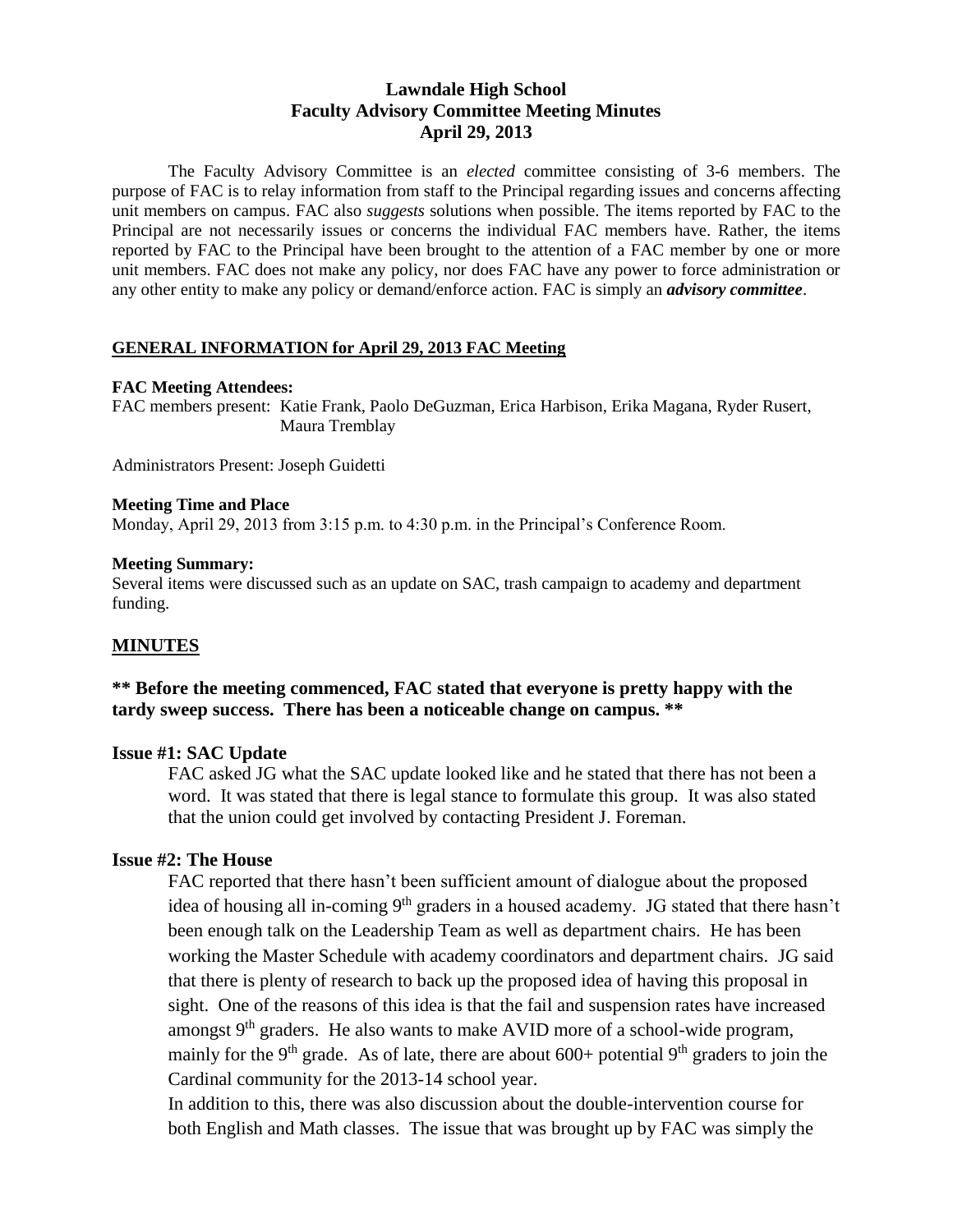lack of communication about this idea even though the D.O. is supporting it. FAC also asked about which teachers will be (if implemented) assigned to The House. JG stated that there has been a handful of teachers who have been approached by this idea, and of those, many are on board. There would be enough teachers for the  $9<sup>th</sup>$  grade house. What is preliminary is the student need for double intervention classes; numbers, etc.

### **Issue #3: Affirmative Support**

FAC reported that there is still the on-going issue of lack of importance on this campus, which has decreased morale exponentially. There has been improvement, but not getting referrals feedback in a timely manner; not seeing admin on campus during school hours as often as it should happen; and teachers generally just not feeling fully supported for minor and major issues. FAC stated that there needs to be a removal of this unsupported feeling because with this, comes a huge lack of trust. In addition, certain areas are not well communicated; this has dissipated. Some suggestions were to have meaningful and productive concern issue areas during PD, along with more substantial collaboration to address concerns.

## **Issue #4: Where's my money?!**

FAC reported that academies and departments want to have a firm number of their budget way before the new school year commences. This of course would be handled in the SmartieTools program where the base budget is set for all academies and departments. Also, FAC requested that there should be a narrative section in S.T. detailing the logistics of certain funding.

### **Issue #5: I can't see you!**

FAC reported that there still is a concern about visibly seeing admin on campus. There needs to be a presence before first bell. JG said that Waggoner and Lohman are always here early, and he and Varee are always here late. There are times where JG had early morning meetings either at 7 or 7:30. Either way, they have worked out these times amongst themselves.

### **Issue #6: Masters of the Universe!….I mean Schedule**

JG reported that the master schedule for next year is still not ready primarily based on hiring needs, balancing equity and fairness. This should be ironed out before the summer begins.

# **Issue #7: The Wanderers**

FAC that there is still the on-going issue of students wandering around buildings 3 and 4 (along with upstairs) and basically perching themselves in front of the main gate. JG said that there has to be a better job clearing campus. He said there may be the possibility of not having athletics during  $6<sup>th</sup>$  period next year.

### **Issue #8: Utter trash**

FAC asked for an update about a trash campaign. JG stated that Mr. Perdue and his students created 3 PSAs about the trash here on campus. It was suggested that there should (or might) be an assembly dealing with this imperative issue that plagues the school grounds.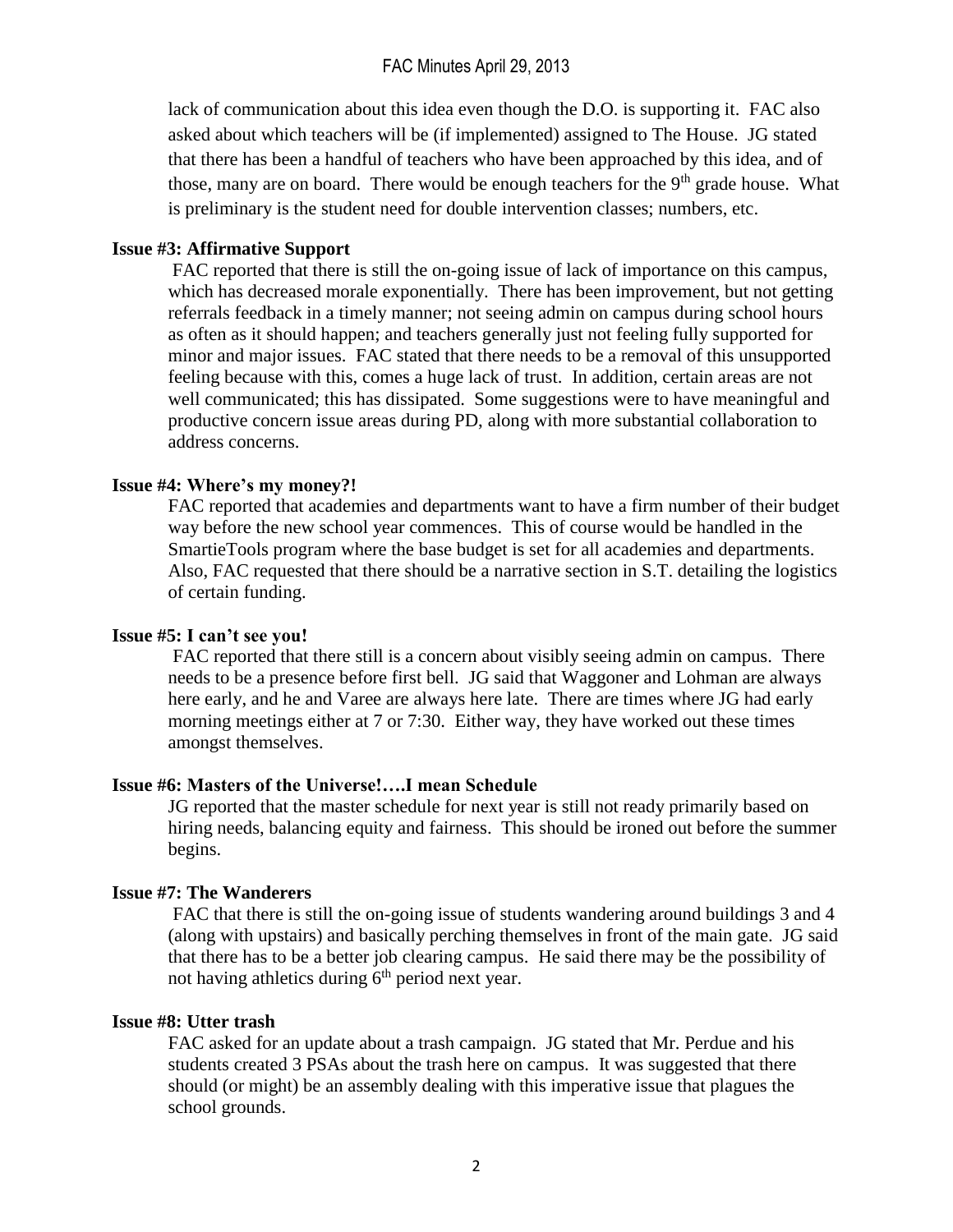## FAC Minutes April 29, 2013

### **Issue #9: Tardy Count**

FAC asked if there is a count of tardies on a daily basis or the total amount overall. At that time, he didn't have a firm number. But it was stated that students who are served detentions for being late are not having immediate consequences when they are issued Saturday School and do not show up. FAC stated that students are telling teachers this. JG said that they are moving students out according to attendance records.

### **Issue # 10: Car Care**

FAC reported that there have been cars in the Lloyde parking lot being damaged potentially by students. There are 2 cameras that face the lot; so at this point, viewing the footage will take place.

### **Issue #11: Pick up the Phone!**

FAC reported that there have been complaints by teachers (and parents) about no one in the main office picking up the phone. JG was surprised to hear this; he believes it may be an IT issue because if a line doesn't pick up, it should roll over to a different line. He was going to get in touch with Noe from the IT department.

### **Issue #12: Submission**

FAC reported that when teachers submit a log entry about students, they can no longer view it (or others to seek a pattern); only admin can do so. This will be addressed with IT.

### **Issue #13: Who wants chips?!**

FAC reported that the chip selling is running rampant on our campus. JG is aware of this and is confiscating unauthorized chips, etc. on a daily basis. Students are not only doing this for profit sake, but also because there is nothing nutritious to eat here on campus. There is discussion with Ron Hacker and ASB about the types of food that are sold. It was suggested that there should be some research done about what other schools make available.

#### **Issue # 14: Micro-machines**

FAC reported that there is an issue of micromanaging vs. delegating amongst admin. Many teachers have reported that when asked about many things, an admin will respond with wanting to seek JG's approval or simply asking him for some type of confirmation. JG was very surprised to hear this because he gives his team full-run of their charges, but he asks them to keep him in the loop. He stated that admin shouldn't seek him on every situation unless it is objectionable.

#### **Issue #15: Cell Confiscation**

FAC reported when a cell is confiscated, the student either comes back to the class with it (bragging) or the next day. The cell policy needs to be refreshed so all staff members understand the rule.

### **Issue #16: More Dean!**

FAC reported that since we are a growing campus, another dean is imperative. JG has asked Bob Cox and Alan Mucerino about an extra dean on our site. It is possible that it will be run by the union. Because of the high student population, discipline issues are not having a quicker turn around rate. This is causing friction.